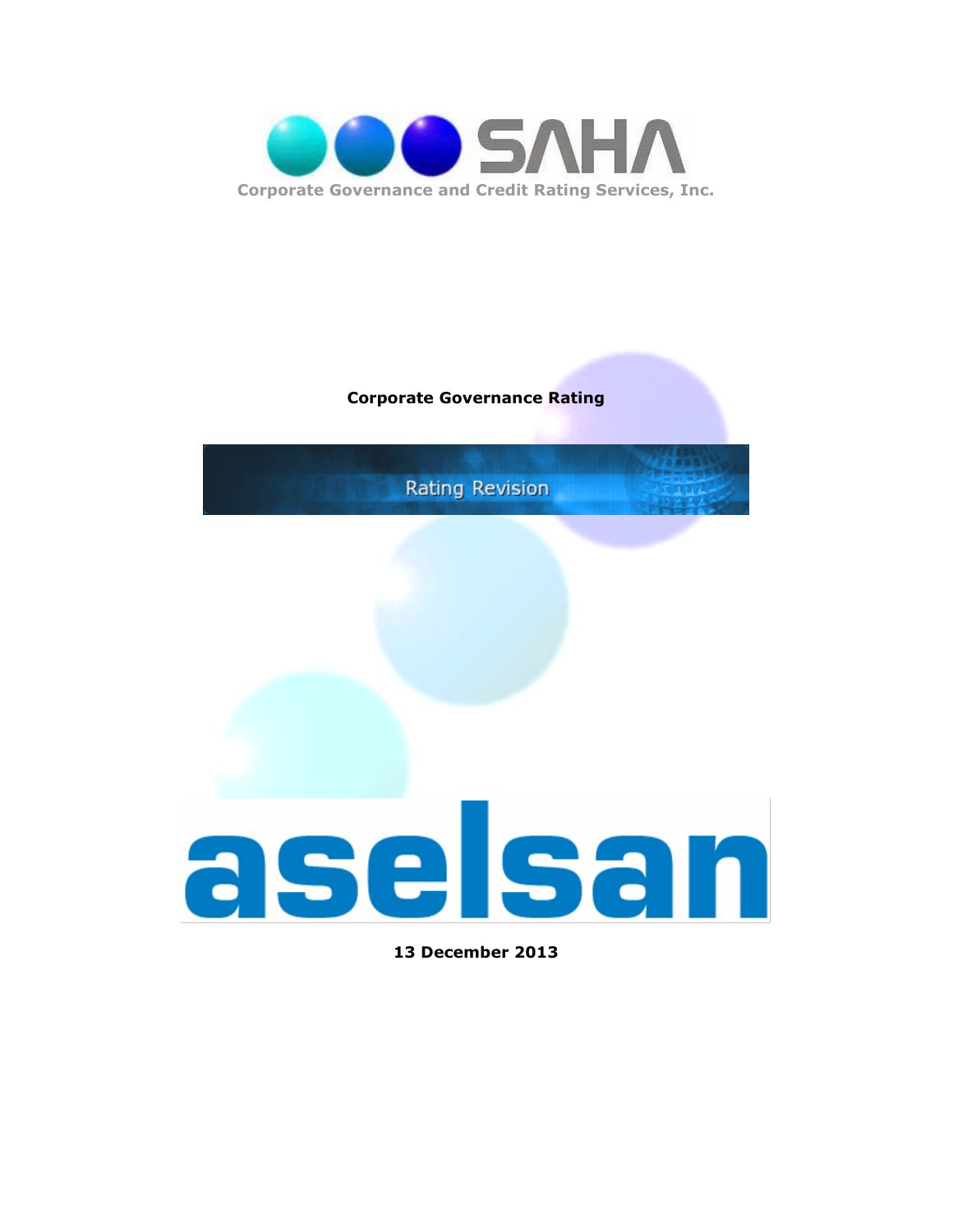# **CONTENTS**

| Rating Revision                                                                                                                                                                                                                | $\sim$            |                   |  | the contract of the contract of the contract of the contract of the             |  |  |   |
|--------------------------------------------------------------------------------------------------------------------------------------------------------------------------------------------------------------------------------|-------------------|-------------------|--|---------------------------------------------------------------------------------|--|--|---|
| Rating Methodology . The contract of the contract of the contract of the contract of the contract of the contract of the contract of the contract of the contract of the contract of the contract of the contract of the contr |                   |                   |  |                                                                                 |  |  |   |
| Rating Definitions .                                                                                                                                                                                                           |                   |                   |  | the contract of the contract of the contract of the contract of the contract of |  |  | b |
| Disclaimer                                                                                                                                                                                                                     | <b>Contractor</b> | <b>Contractor</b> |  | the contract of the contract of the contract of the contract of the             |  |  |   |



# **Corporate Governance Rating**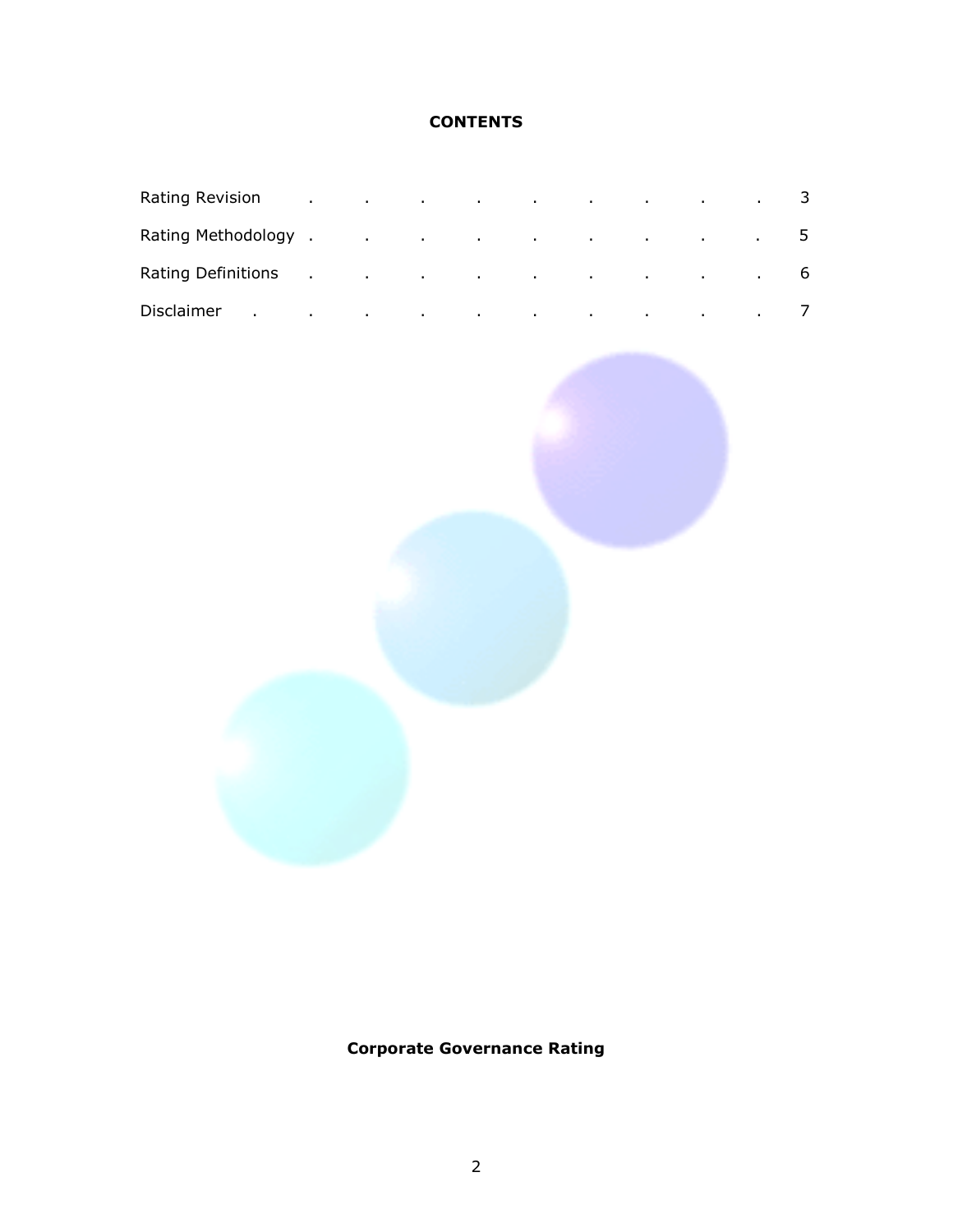

**Rating Revision** 

The Corporate Governance Rating (8.77) that has been assigned to Aselsan Elektronik San. Ve Tic. A.Ş. on 13.12.2012 is hereby revised up to **9.07** SAHA's methodology for rating the degree of compliance with the Principles of Corporate Governance is based upon the CMB's Corporate Governance Principles (page 5). In this rating study, SAHA allocated new weights to the four main sections which is designated by Capital Markets Board in April 2013. The new methodology with the new Principles of Corporate Governance will be applied soon and all companies will be rated as per the new Principles and therefore the new methodology.

Furthermore, Aselsan Elektronik San. Ve Tic. A.Ş.'s degree of compliance with the Corporate Governance Principles is rated within the top Group 1 countries as categorized by the World Corporate Governance Index (WCGI), which is issued by SAHA on 30.01.2013. The details of the World Corporate Governance Index (WCGI) can be reached at [www.saharating.com](http://www.saharating.com/)

In consideration of Aselsan Elektronik San. Ve Tic. A.Ş.'s determination to apply corporate governance principles, its willingness to manage this process dynamically and continuously, and finally the improvements affected during the twelve months lapsed since the publication of the original report, the corporate governance rating of the company is updated and confirmed as above.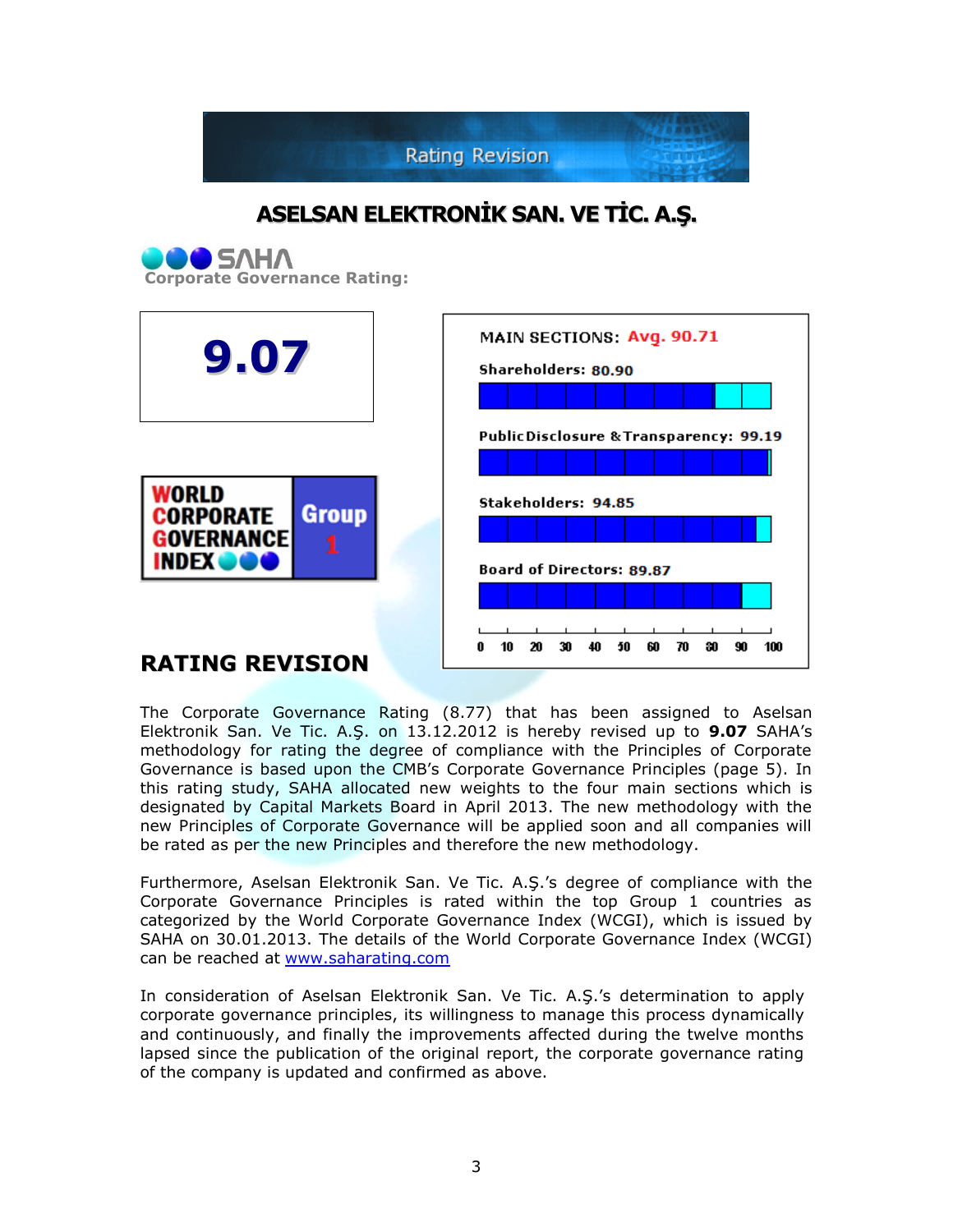The sub-section ratings are confirmed as follows:

| <b>Sub Sections</b>                          | Weight | <b>Rating</b> |
|----------------------------------------------|--------|---------------|
| <b>Shareholders</b>                          | 25%    | 80.90         |
| <b>Public Disclosure</b><br>and Transparency | 25%    | 99.19         |
| <b>Stakeholders</b>                          | 15%    | 94.85         |
| <b>Board of Directors</b>                    | 35%    | 89.87         |
| Total                                        |        |               |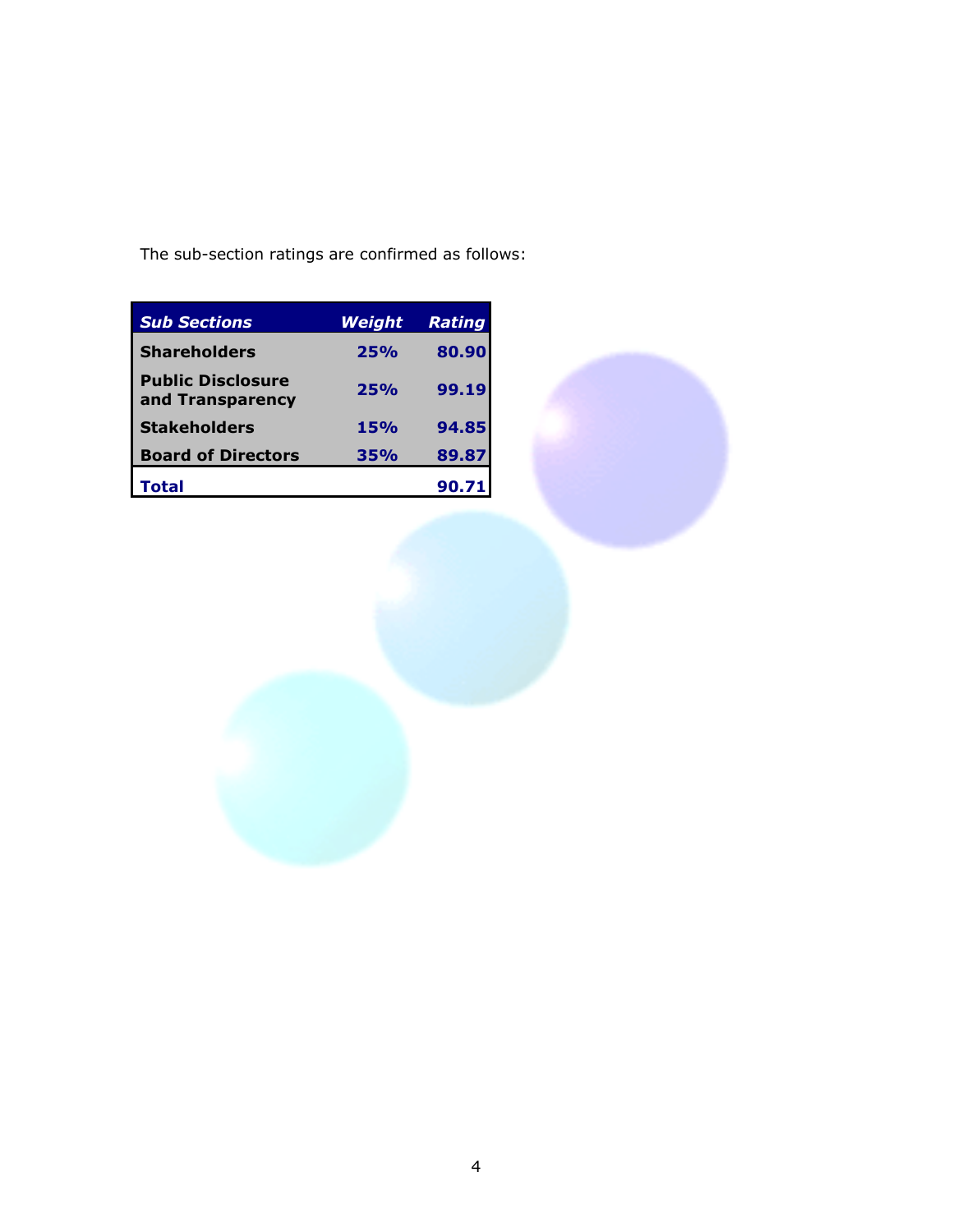

SAHA's methodology for rating the degree of compliance with the Principles of Corporate Governance is based upon the CMB's Corporate Governance Principles released on July 2003, as revised on February 2005.

The CMB based these principles on the leading work of the Global Corporate Governance Forum (GCGF), which has been established in cooperation with the World Bank and the Organization of Economic Cooperation and Development (OECD). After having incorporated the views and opinions of experts and representatives from the CMB, the Borsa İstanbul, the Turkish Corporate Governance Forum, academicians, private sector representatives as well as various professional organizations and NGOs, the Principles were adopted to reflect the national characteristics and conditions.

Within the Principles, "comply or explain" approach is valid. Some of these Principles are mere recommendations and their implementation thereof is optional. However, the explanation concerning the implementation status of the Principles, if not detailed reasoning thereof, conflicts arising from inadequate implementation of these Principles, and explanation on whether there is a plan for change in the company's governance practices in the future should all be included in the annual report and disclosed to public.

The Principles consist of four main sections: shareholders, public disclosure and transparency, stakeholders and board of directors.

On the foundation of these Principles, SAHA Corporate Governance Rating methodology features over 400+ code criteria. During the rating process, each criterion is evaluated on the basis of information provided by the company officials and disclosed publicly. Some of these criteria can be evaluated by a simple YES/NO answer; others require more detailed analysis and examination.

SAHA assigns ratings between 1 (weakest) and 10 (strongest). In order to obtain the maximum rating of 10, a company should be in full and perfect compliance with the Principles (see Rating Definitions).

In compliance with the CMB's directive and to reach an overall Corporate Governance Rating, SAHA allocates the following weights to the four main sections of the Principles:

Shareholders:**25%** Disclosure and Transparency: **25%** Stakeholders: **15%** Board of Directors: 3**5%**

To determine the final overall rating, SAHA utilizes its proprietary methodology which consists of subsection weightings and weightings for the criteria there under. A separate rating is assigned to each one of the main sections as well.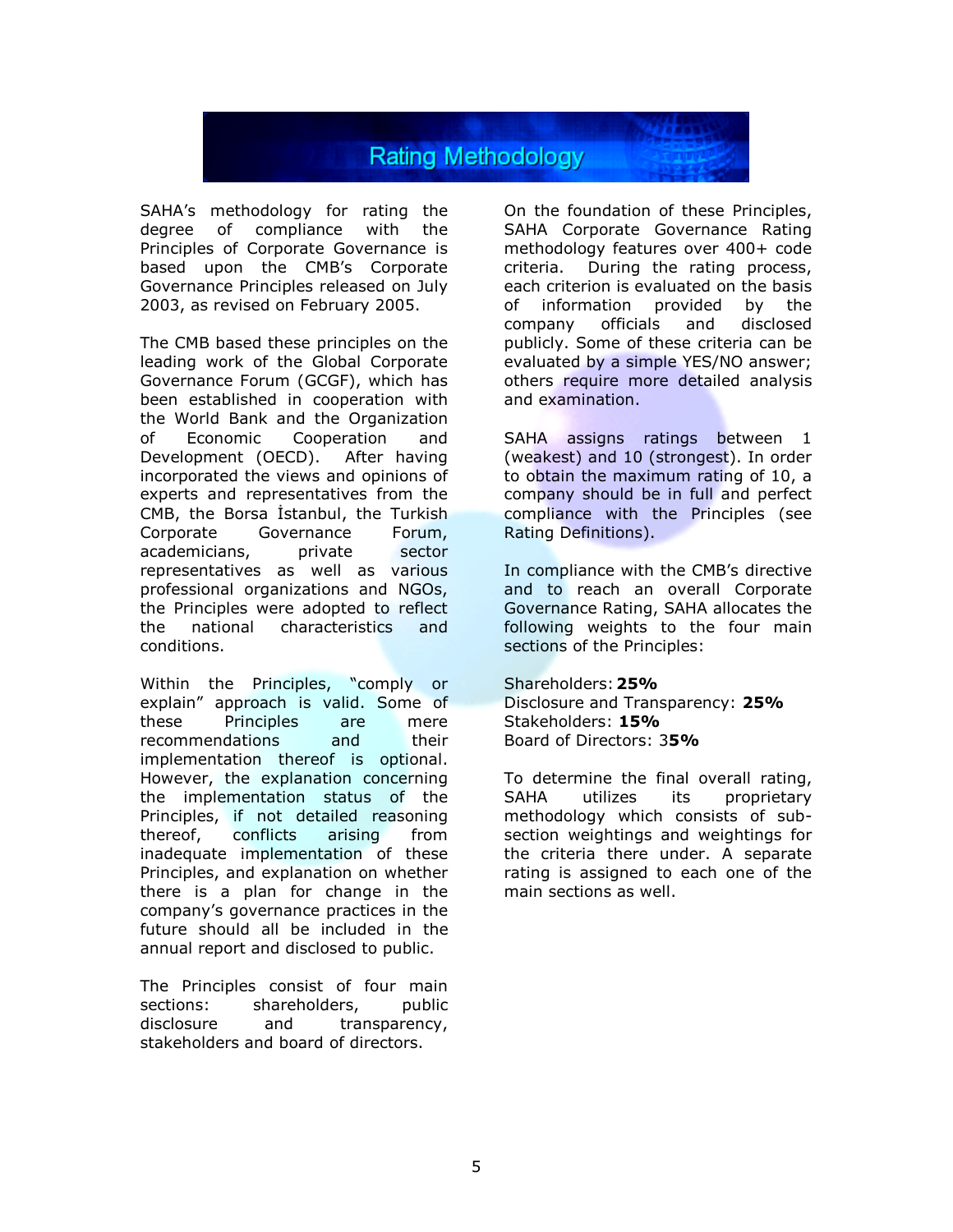|          | <b>Rating Definitions</b>                                                                                                                                                                                                                                                                                                                                                                                                                                                                          |
|----------|----------------------------------------------------------------------------------------------------------------------------------------------------------------------------------------------------------------------------------------------------------------------------------------------------------------------------------------------------------------------------------------------------------------------------------------------------------------------------------------------------|
| Rating   | <b>Definition</b>                                                                                                                                                                                                                                                                                                                                                                                                                                                                                  |
| $9 - 10$ | The company performs very good in terms of Capital Markets Board's<br>corporate governance principles. It has, to varying degrees, identified and<br>actively managed all significant corporate governance risks through<br>comprehensive internal controls and management systems. The company's<br>performance is considered to represent best practice, and it had almost no<br>deficiencies in any of the areas rated.                                                                         |
| 7 - 8    | The company performs good in terms of Capital Markets Board's corporate<br>governance principles and has qualified to be included in the BIST's (Borsa<br>Istanbul) Corporate Governance Index. It has, to varying degrees,<br>identified all its material corporate governance risks and is actively<br>managing the majority of them through internal controls and management<br>systems. During the rating process, minor deficiencies were found in one<br>or two of the areas rated.          |
| 6        | The company performs fair in terms of Capital Markets Board's corporate<br>governance principles. It has, to varying degrees, identified the majority of<br>its material corporate governance risks and is beginning to actively<br>manage them. Management accountability is considered in accordance<br>with national standards but may be lagging behind international best<br>practice. During the ratings process, minor deficiencies were identified in<br>more than two of the areas rated. |
| - 5      | The company performs weakly as a result of poor corporate governance<br>policies and practices. The company has, to varying degrees, identified its<br>minimum obligations but does not demonstrate an effective, integrated<br>system of controls for managing related risks. Assurance mechanisms are<br>weak. The rating has identified significant deficiencies in a number (but not<br>the majority) of areas rated.                                                                          |
| -4       | The company performs very weakly and its corporate governance policies<br>and practices are overall very poor. The company shows limited awareness<br>of corporate governance risks, and internal controls are almost non-<br>existent. Significant deficiencies are apparent in the majority of areas<br>rated and have led to significant material loss and investor concern.                                                                                                                    |